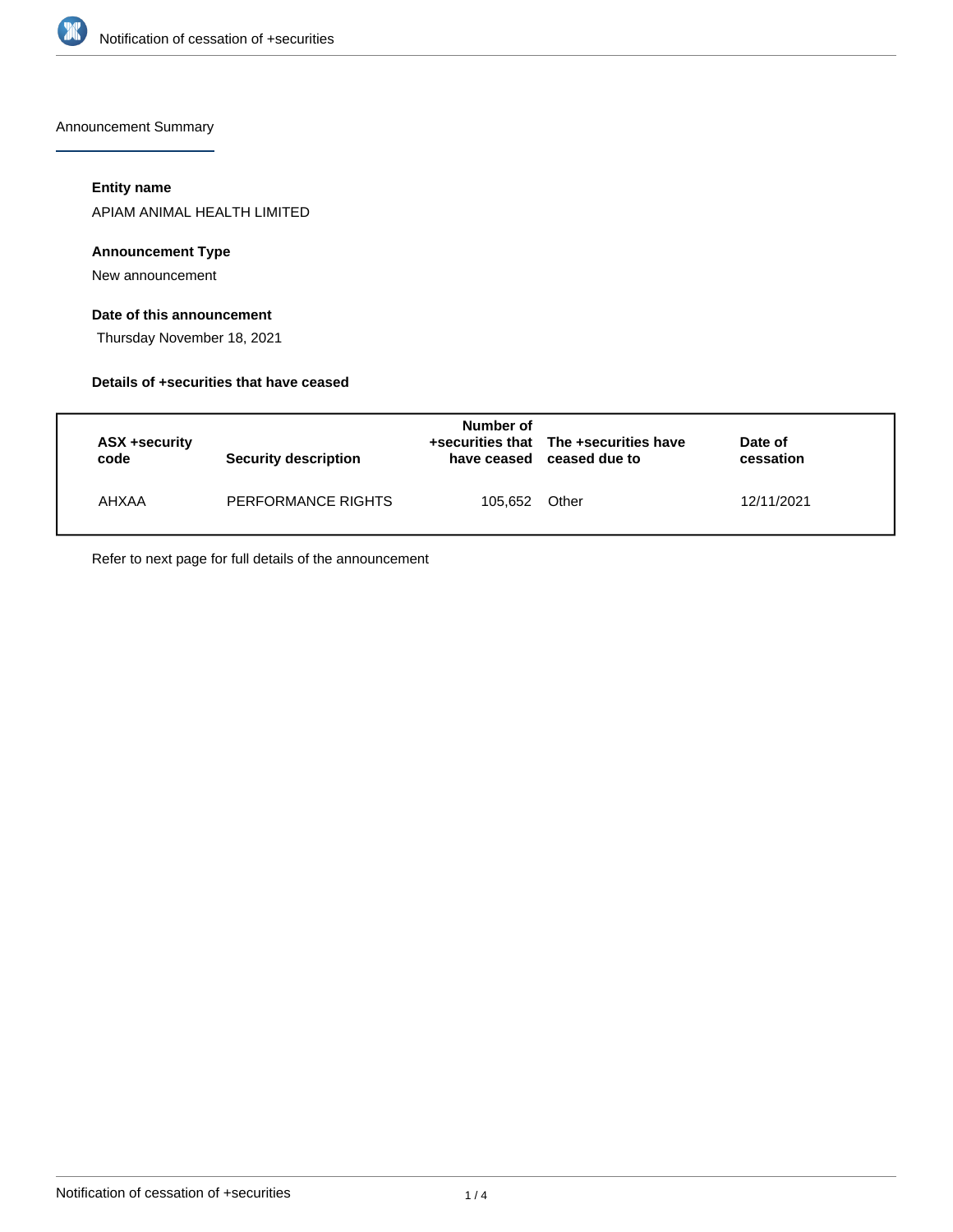

Part 1 - Announcement Details

## **1.1 Name of +Entity**

APIAM ANIMAL HEALTH LIMITED

We (the entity named above) provide the following information about our issued capital.

**1.2 Registered Number Type** ABN

**Registration Number** 50604961024

**1.3 ASX issuer code** AHX

**1.4 The announcement is** New announcement

## **1.5 Date of this announcement**

18/11/2021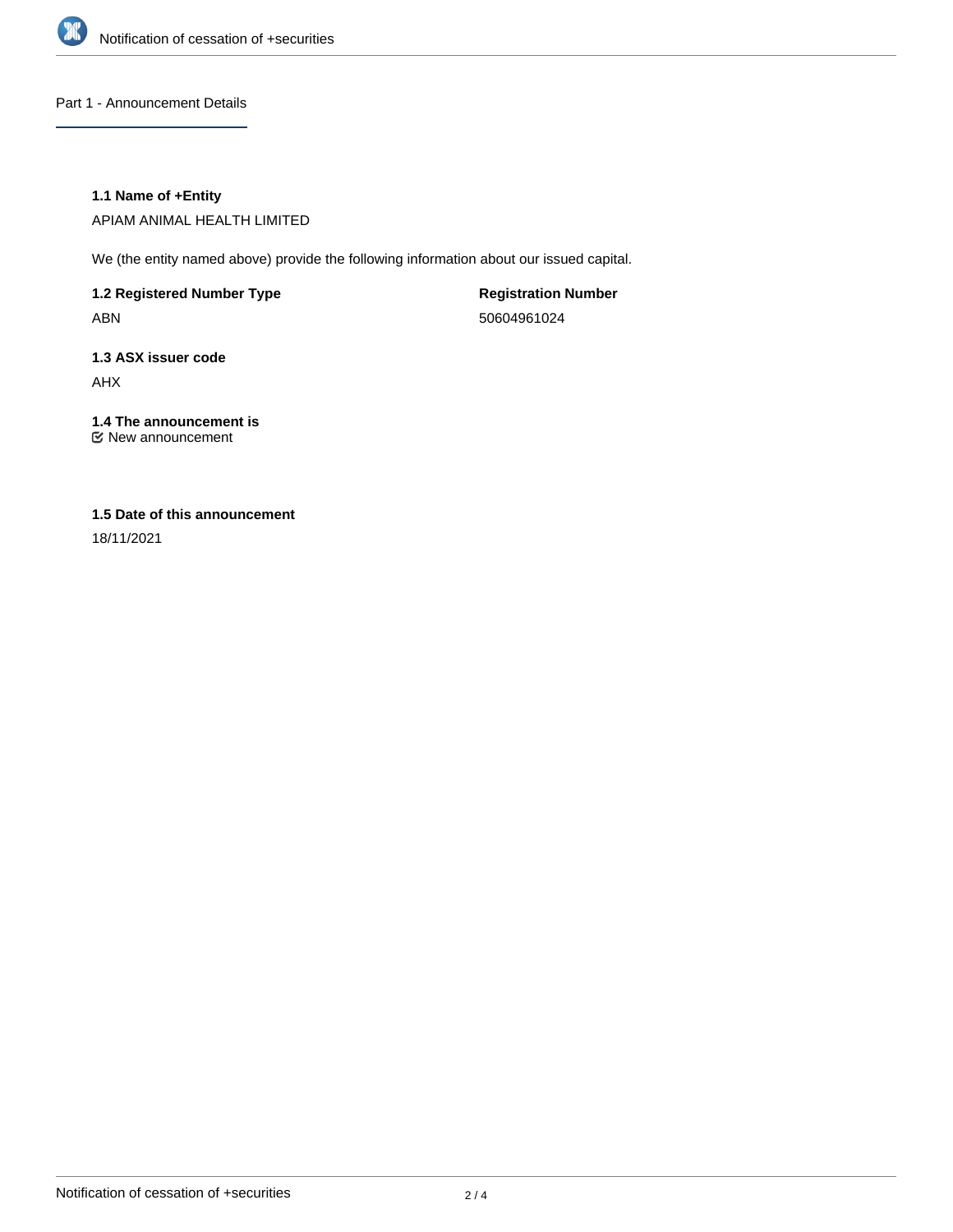

#### Part 2 - Details of +equity securities or +debt securities that have ceased

# **ASX +Security Code and Description** AHXAA : PERFORMANCE RIGHTS **Unquoted +equity securities that have ceased Number of securities that have ceased** 105,652 **Reason for cessation Other Please provide additional details** Shares have been issued to employees on exercise of Performance Rights. The shares are already quoted. **Date of cessation** 12/11/2021 **Is the entity paying any consideration for the cessation?** No

# **Any other information the entity wishes to notify to ASX about the cessation?**

32,503 of the exercised Performance Rights were exercised by KMP Brian Scutt.